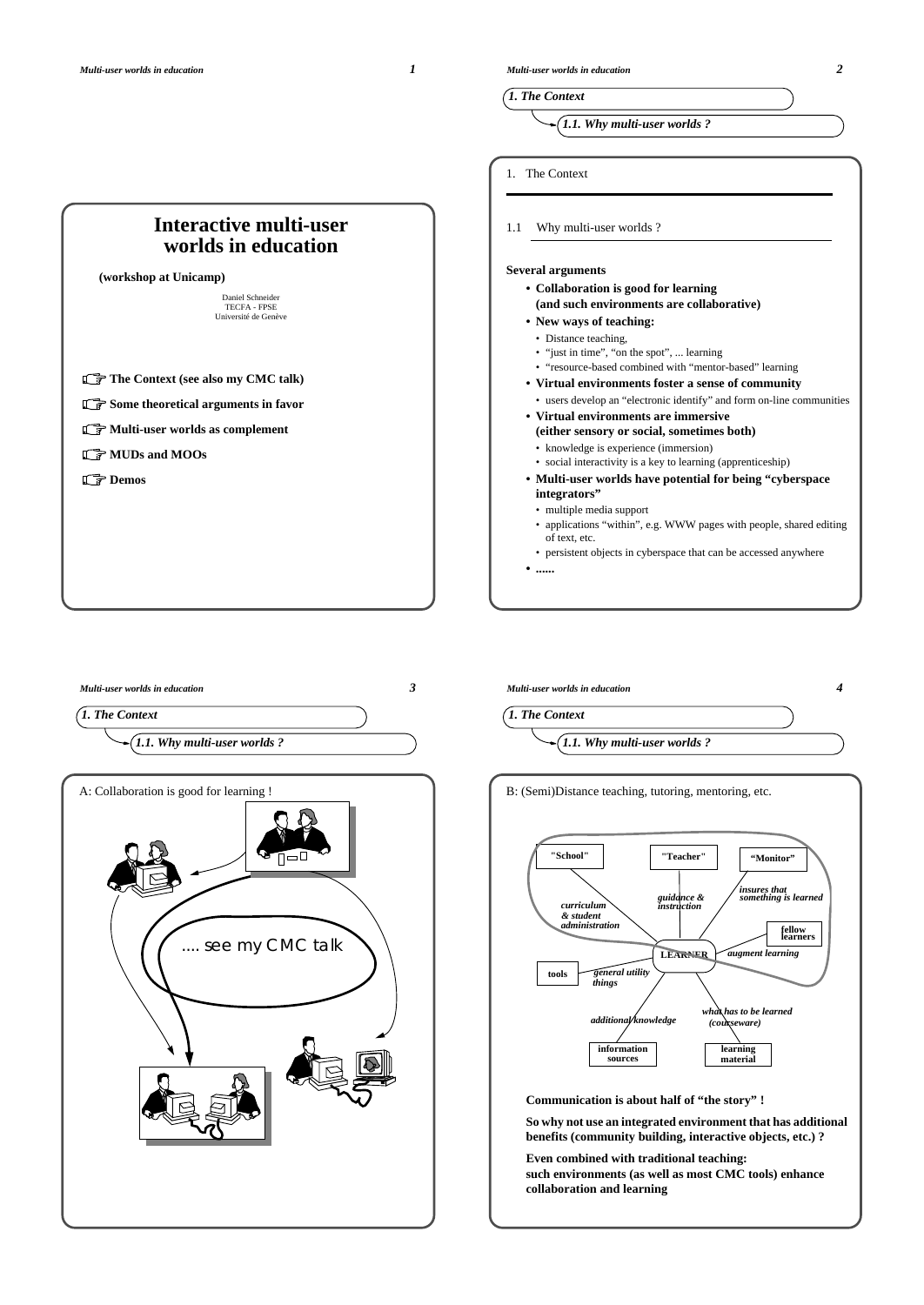## *2. Some theory in favor of multi-user environments as*

*2.1. The "Samba school" argument (Papert/*

- 2. Some theory in favor of multi-user environments as learning environments
- 2.1 The "Samba school" argument (Papert/ Bruckman)

#### **(or what went wrong with LOGO)**

**Papert (in Mindstorms) describes the Brazilian "Samba Schools"**

- **not really schools, but social clubs in which people of all ages and levels of experience work together in both formal and informal ways.**
- **he is inspired by the different relationship to learning the members develop, and the way in which learning becomes a community process.**

### **Unfortunately, Logo rarely finds itself in that sort of**

### **environment:**

- Schools generally undermine the development of such a learning culture by excessively formalizing learning and segregating people by age and experience.
- Logo appeals mostly to people who want to make fundamental changes in school.

### **In addition:**

- Logo is rather "content free", no purpose besides programming
- Difficulty to coordinate projects between computers, between school and home, etc.
- *Multi-user worlds in education 7*

*2. Some theory in favor of multi-user environments as*

*2.2. The similar "immersion" argument (e.g.*

2.2 The similar "immersion" argument (e.g. Ackerman)

- **Immersion in an experience is also often as enhancement factor for learning:**
	- **"`interactivity is a key to learning"**
	- **"experience is actively constructed and reconstructed through direct interaction with the world**
	- **"knowledge is experience"**

**Therefore we need environments that can be manipulated and in which we can build (under construction !)**

- VEs can be seen as a social context for propagating constructionism (e.g. students manipulating ``symbolic physical'' objects ([Moshell et al., 1995]) or ``real virtual physical objects").
- Interactive objects favor reflection which in turn favors learning ([Collins and Brown, 1988]).
- VEs can be enhanced with artificial agents or more generally can integrate Human-Computer Collaborative Learning Systems (HCCLS) with Computer-Supported Collaborative Learning Systems (CSCLS).
- Collaborative Information tools, e.g. collaborative hypertext ([Tennison, 1995]
- People working together over the network must be able to share usual work tools (e.g. simulators) and be able to represent knowledge in structured form in order to optimally ground conversation.
- VEs also show great potential for all sorts of social simulations. Some "RPG or social'' MOOs, can be viewed as global social simulations (though education or social research are not the issues there).

### *2. Some theory in favor of multi-user environments as*

*2.1. The "Samba school" argument (Papert/*

### **In samba schools learning is:**

#### **(quoted from Bruckman's MOOSE Crossing Ph.D. proposal)**

- **\* self-motivated,**
- **\* richly connected to popular culture,**
- **\* focused on personally-meaningful projects,**
- community based,
- **\* an activity for people of all ages to engage in together,**
- **\* life long--experts as well as novices see themselves as learners, and**
- **\* situated in a supportive community.**
- **Text-based virtual worlds on the Internet (MUDs) can have each of these features, in particular: combination of construction with community with purpose**

### **GBUT:**

- **(1) those environments are not really user friendly**
- **(2) "Embedded" learning domains are limited so far, mostly:** • programming (interactive objects, other internet applications)
- verbal skills (how to articulate, describe, organize)
- social skills (how to deal with people)

## *Multi-user worlds in education 8*

*2. Some theory in favor of multi-user environments as*

- *2.3. The practical argument (Schneider)*
- 2.3 The practical argument (Schneider)

#### **(applied to learning how to program with a MOO !!)**

#### **The multi-purpose idea:**

- **We use this thing for communication & research anyhow, so let's use it to teach programming**
- **one can teach easy and more difficult programming matters, e.g. algorithms, object-oriented programming, software engineering, cgi-programming, networking, ...**

### **The MOO language**

- **• Moo programming is not easy, but still better than C or Perl**
- **• you actually CAN do useful things with it (some objects that students programmed are of real use to others)**

#### **Distance**

**• I can debug students at distance, and they can get help from other persons and work easily together.**

#### **Motivation**

- **• Moo programming is quite fun. It's building something that has immediate effect and that you can show to others.**
- **Immediate effect (for simple programs)**
- **reusability of skills for practical purposes**